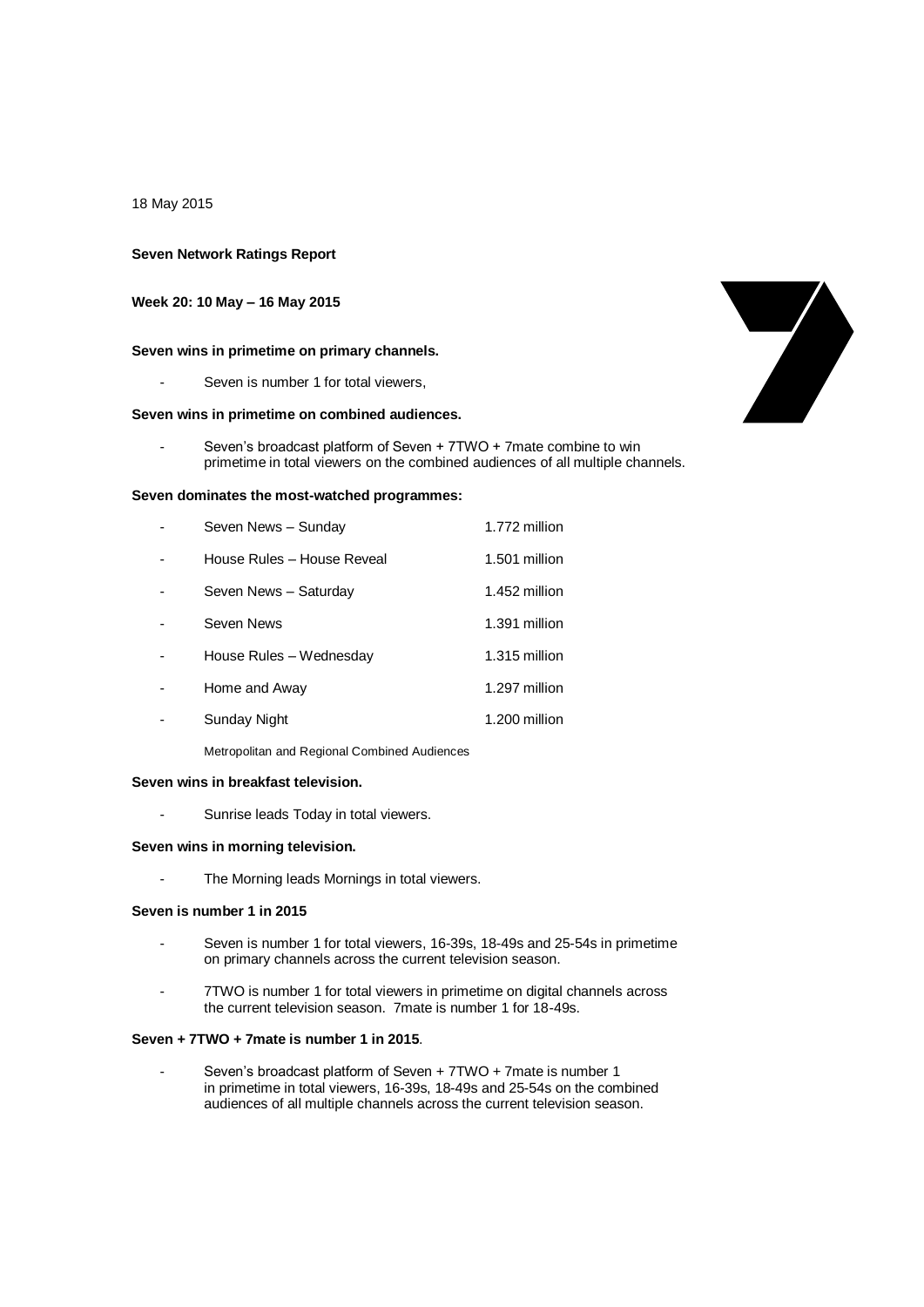# **Primetime audience demographics for primary channels**

| 6:00pm-midnight Week 20, 2015 |       |       |       |            |            |
|-------------------------------|-------|-------|-------|------------|------------|
| <b>Audience shares</b>        | Seven | Nine  | Ten   | <b>ABC</b> | <b>SBS</b> |
| All People                    | 19.0% | 18.0% | 15.7% | 12.9%      | 6.3%       |
| 16-39s                        | 18.0% | 18.9% | 20.6% | 5.0%       | 5.3%       |
| 18-49s                        | 18.9% | 19.2% | 20.3% | 5.9%       | 5.5%       |
| $25 - 54s$                    | 19.2% | 19.8% | 19.5% | 6.9%       | 5.6%       |

# **Primetime audience demographics for digital channels**

| 6:00pm-midnight Week 20, 2015 |         |        |        |            |  |
|-------------------------------|---------|--------|--------|------------|--|
| <b>Audience shares</b>        | Total   | 16-39s | 18-49s | $25 - 54s$ |  |
| 7TWO                          | 4.3%    | 1.2%   | 1.6%   | 1.8%       |  |
| 7 <sub>mate</sub>             | 4.2%    | 6.5%   | 5.8%   | 5.4%       |  |
| GO!                           | 4.9%    | 7.1%   | 6.3%   | 5.7%       |  |
| Gem                           | 3.3%    | 2.8%   | 2.5%   | 2.6%       |  |
| One:                          | 2.7%    | 3.2%   | 3.3%   | 3.3%       |  |
| Eleven                        | $3.0\%$ | 4.6%   | 4.3%   | 4.0%       |  |
| ABC <sub>2</sub> :            | 2.8%    | 3.6%   | 3.1%   | $3.0\%$    |  |
| ABC <sub>3</sub>              | 0.5%    | 0.4%   | 0.4%   | 0.3%       |  |
| ABC News 24                   | 1.4%    | 1.1%   | 1.2%   | 1.2%       |  |
| SBS <sub>2</sub>              | 1.1%    | 1.6%   | 1.5%   | 1.4%       |  |
| <b>NITV</b>                   | $0.2\%$ | 0.2%   | 0.1%   | 0.1%       |  |

# **Primetime audience demographics for combined audiences of all channels**.

| 6:00pm-midnight Week 20, 2015 |       |       |       |            |            |
|-------------------------------|-------|-------|-------|------------|------------|
| <b>Audience shares</b>        | Seven | Nine  | Ten   | <b>ABC</b> | <b>SBS</b> |
| All People                    | 27.6% | 26.2% | 21.3% | 17.5%      | 7.5%       |
| 16-39s                        | 25.6% | 28.8% | 28.4% | $10.1\%$   | 7.1%       |
| 18-49s                        | 26.3% | 28.1% | 27.8% | 10.6%      | 7.1%       |
| $25 - 54s$                    | 26.5% | 28.1% | 26.9% | 11.4%      | 7.2%       |

FTA Channels and Total TV

Copyright Oztam Data: Consolidated (Live + As Live + TSV) and Overnight (Live + As Live).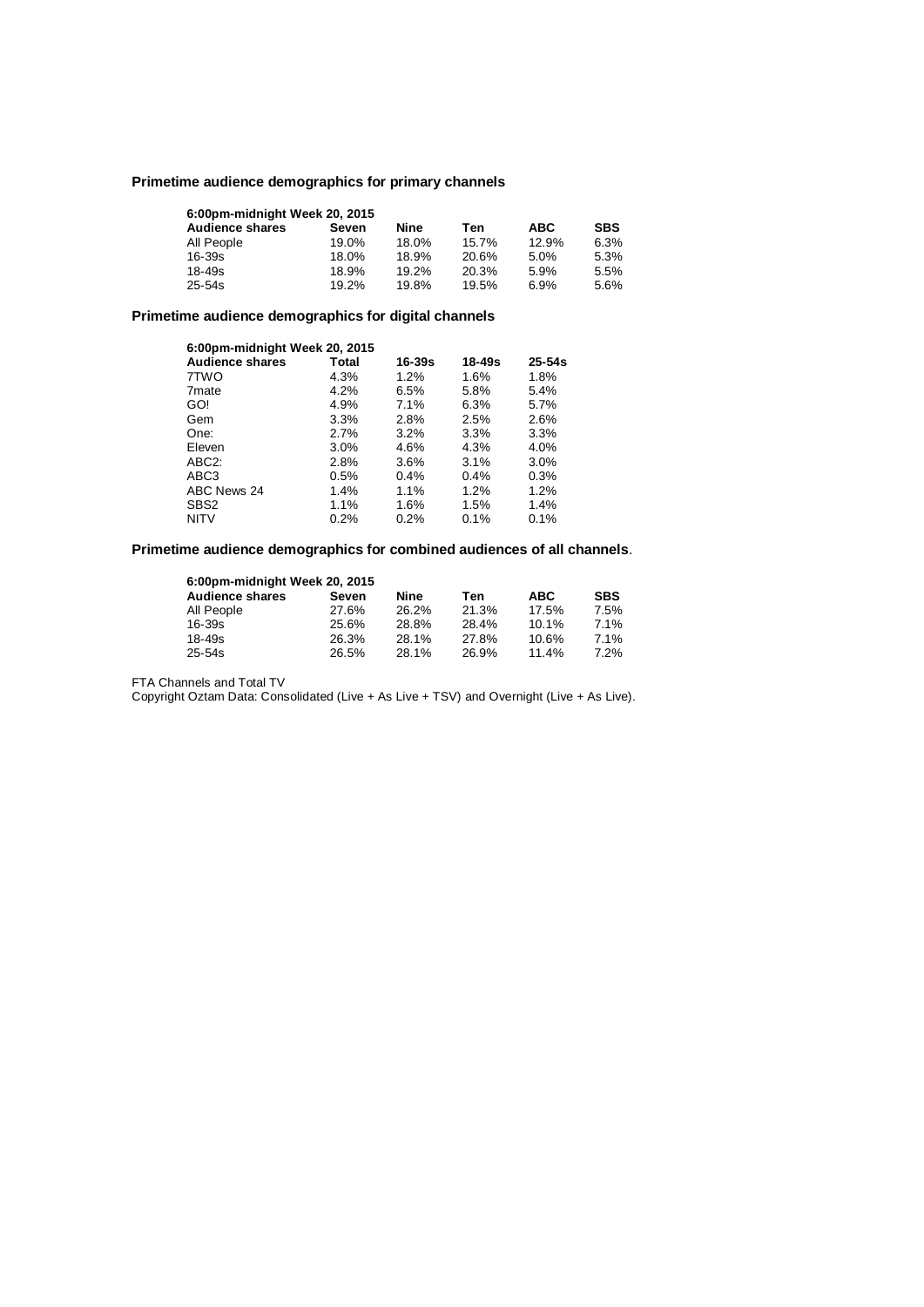# **Primetime Programming Analysis**

# **Sunday**

- Seven wins in primetime on primary channels.
	- Seven is number 1 for total viewers and 25-54s.
	- Seven is up 35% on Nine and up 25% on Ten in total viewers.
	- Seven is up 30% on Nine in 16-39s. Seven is up 34% on Nine in 18-49s. Seven is up 32% on Nine and up 3% on Ten in 25-54s.
- Seven wins in primetime on combined audiences.
	- Seven + 7TWO + 7mate is number one for total viewers on the combined audiences of all channels.
	- Seven + 7TWO + 7mate is up 23% on Nine + Go + Gem and up 27% on Ten + One + Eleven in total viewers.
- Seven scores in the most-watched programmes:

| <b>All People</b>   |    | $25 - 54s$          |    |
|---------------------|----|---------------------|----|
| Seven News          | #2 | <b>House Rules</b>  | #2 |
| <b>House Rules</b>  | #4 | Seven News          | #5 |
| <b>Sunday Night</b> | #7 | <b>Sunday Night</b> | #9 |
| 16-39s              |    | 18-49s              |    |
| <b>House Rules</b>  | #2 | House Rules         | #2 |
| Seven News          | #7 | Seven News          | #7 |
| <b>Sunday Night</b> | #9 | Sunday Night        | #8 |

- **AFL on Seven: Sunday Afternoon Football** dominates in total viewers, 16-39s, 18-49s and 25-54s across its broadcast markets on Seven.
- **House Rules** (0.925 million) peaks at 1.243 million and is one of Sunday's top two most-watched programmes for 16-39s, 18-49s and 25-54s.
- **Sunday Night** (0.704 million) peaks at 1.036 million and wins its timeslot.

# **Monday**

- Seven wins in breakfast television. Sunrise is up 14% on Today.
- Seven wins in morning television. The Morning Show leads Mornings.
- Seven wins in primetime on digital channels.
	- 7TWO is the most-watched digital channel for total viewers.
	- 7mate is the most-watched digital channel for 18-49s and 25-54s.

## **Tuesday**

- Seven wins in breakfast television. Sunrise is up 13% on Today.
- Seven wins in primetime on digital channels.
	- 7mate is the most-watched digital channel for total viewers, 16-39s, 18-49s and 25-54s.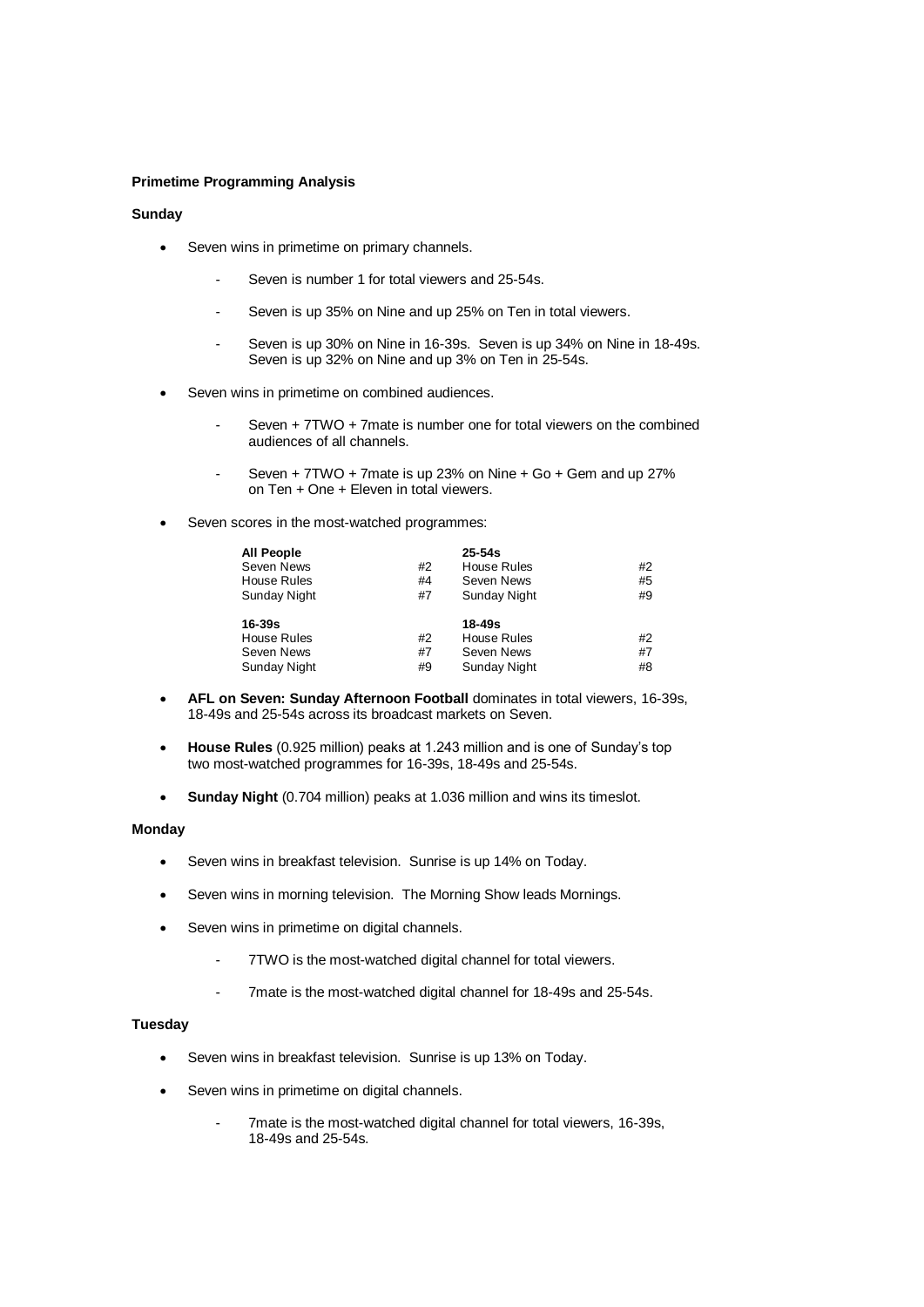# **Wednesday**

- Seven wins in primetime on primary channels.
	- Seven is number 1 for total viewers: up 9% on Nine and up 22% on Ten.
- Seven wins in primetime on digital channels.
	- 7mate is the most-watched digital channel for 25-54s.
- Seven wins in primetime on combined audiences.
	- Seven + 7TWO + 7mate is number one for total viewers on the combined audiences of all channels.
- Seven wins in breakfast television. Sunrise leads Today.
- Seven wins in morning television. The Morning Show leads Mornings.
- Seven scores in the most-watched programmes:

| <b>All People</b><br>Seven News<br>Seven News - Today Tonight<br>Home and Away<br><b>House Rules</b> | #2<br>#4<br>#9<br>#10 | $25 - 54s$<br>Seven News<br><b>House Rules</b><br>Seven News - Today Tonight<br>Home and Away | #5<br>#7<br>#9<br>#10 |
|------------------------------------------------------------------------------------------------------|-----------------------|-----------------------------------------------------------------------------------------------|-----------------------|
| $16 - 39s$<br>House Rules<br>Home and Away<br>Seven News - Today Tonight                             | #5<br>#6<br>#8        | $18 - 49s$<br>House Rules<br>Home and Away                                                    | #5<br>#10             |

## **Thursday**

- Seven wins in news.
- Seven wins in breakfast television. Sunrise leads Today.
- Seven wins in morning television. The Morning Show leads Mornings.
- Seven wins at 5:30pm. Million Dollar Minute leads Hot Seat.
- Seven wins in primetime on digital channels.
	- 7TWO is the most-watched digital channel for total viewers.
	- 7mate is the most-watched digital channel for 16-39s, 18-49s and 25-54s.
- Seven scores in the most-watched programmes:

| <b>All People</b>           |    | $25 - 54s$                                            |          |
|-----------------------------|----|-------------------------------------------------------|----------|
| Seven News                  | #1 | Home and Away                                         | #5       |
| Seven News - Today Tonight  | #4 | Seven News - Today Tonight                            | #6       |
| Home and Away               | #7 | Seven News                                            | #10      |
| $16 - 39s$<br>Home and Away | #4 | 18-49s<br>Home and Away<br>Seven News - Today Tonight | #6<br>#7 |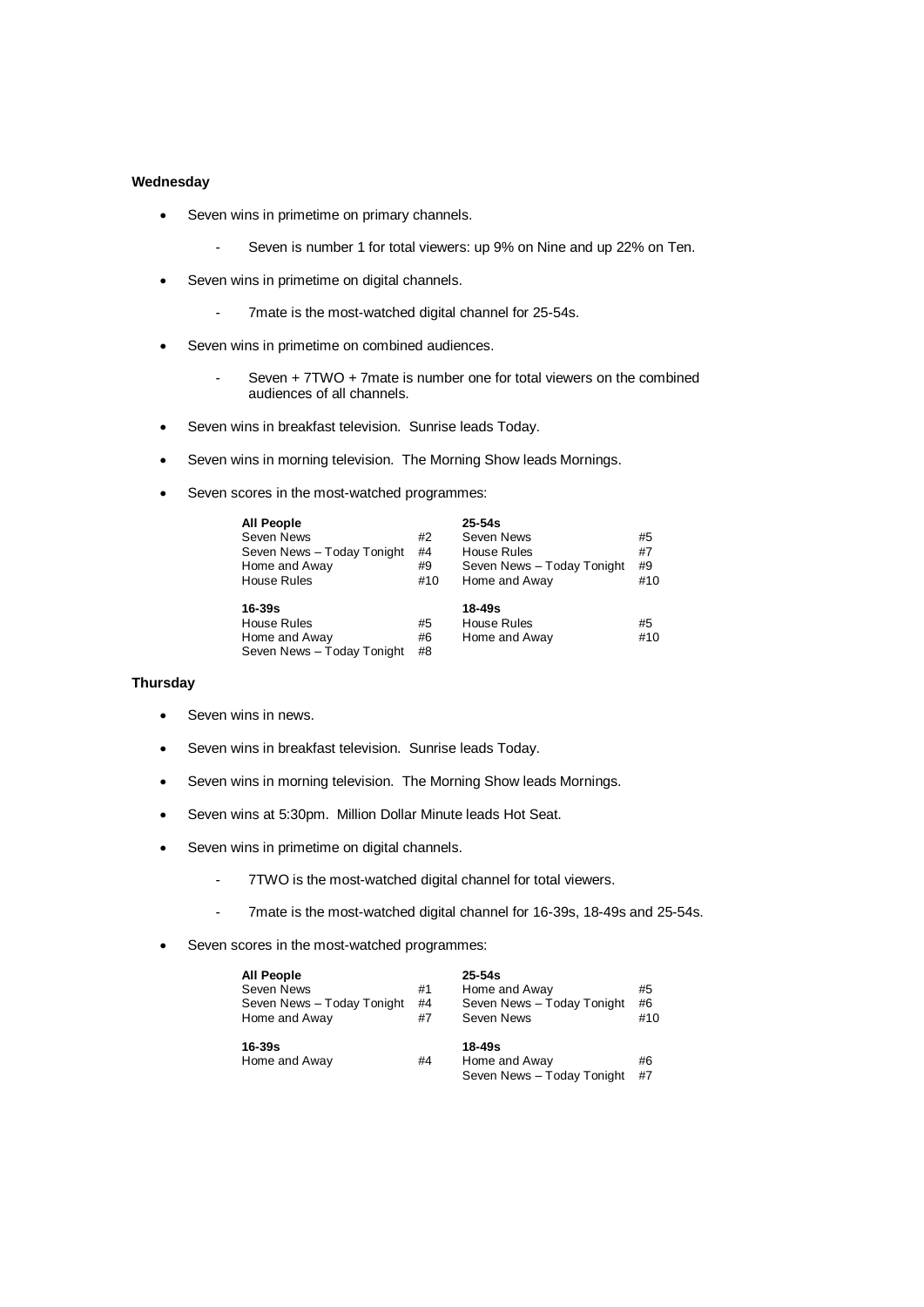# **Friday**

- Seven wins in primetime on primary channels.
	- Seven is number 1 for total viewers and 18-49s.
	- Seven is up 4% on Nine and up 102% on Ten in total viewers.
	- Seven is up 67% on Ten in 16-39s. Seven leads Nine and is up 65% on Ten in 18-49s. Seven is up 63% on Ten in 25-54s.
- Seven wins in breakfast television. Sunrise is up 10% on Today.
- Seven wins in morning television. The Morning Show is up 22% on Mornings.
- Seven scores in the most-watched programmes:

| All People<br>Seven News   | #2 | $25 - 54s$<br>Seven News   | #4  |
|----------------------------|----|----------------------------|-----|
| Seven News - Today Tonight | #4 | Seven News - Today Tonight | #8  |
| Better Homes and Gardens   | #9 | Better Homes and Gardens   | #10 |
| $16 - 39s$                 |    | $18 - 49s$                 |     |
|                            |    |                            |     |
| Better Homes and Gardens   | #8 | Seven News                 | #5  |
| Seven News                 | #9 | Seven News - Today Tonight | #7  |

 **AFL on Seven: Friday Night Football** dominates in total viewers, 16-39s, 18-49s and 25-54s across its broadcast markets on Seven – 33 share in total viewers, 33 share in 16-39s, 36 share in 18-49s and 33 share in 25-54s.

### **Saturday**

- Seven wins in news.
- Seven wins in primetime on primary channels.
	- Seven is number 1 for total viewers, 16-39s, 18-49s and 25-54s.
	- Seven is up 91% on Nine and up 63% on Ten in total viewers.
	- Seven is up 96% on Nine and up 35% on Ten in 16-39s. Seven is up 104% on Nine and up 48% on Ten in 18-49s. Seven is up 96% on Nine and up 52% on Ten in 25-54s.
- Seven wins in primetime on digital channels.
	- 7mate is the most-watched digital channel for total viewers, 16-39s, 18-49s and 25-54s.
- Seven wins in primetime on combined audiences.
	- Seven + 7TWO + 7mate is number one for total viewers, 16-39s, 18-49s and 25-54s on the combined audiences of all channels.
	- Seven (Seven +  $7TWO + 7m$ ate) is up  $51\%$  on Nine (Nine + Go + Gem) and up  $71\%$  on Ten (Ten + One + Eleven) in total viewers.
	- Seven is up 56% on Nine and up 37% on Ten in 16-39s. Seven is up 57% on Nine and up 46% on Ten in 18-49s. Seven is up 59% on Nine and up 49% on Ten in 25-54s.